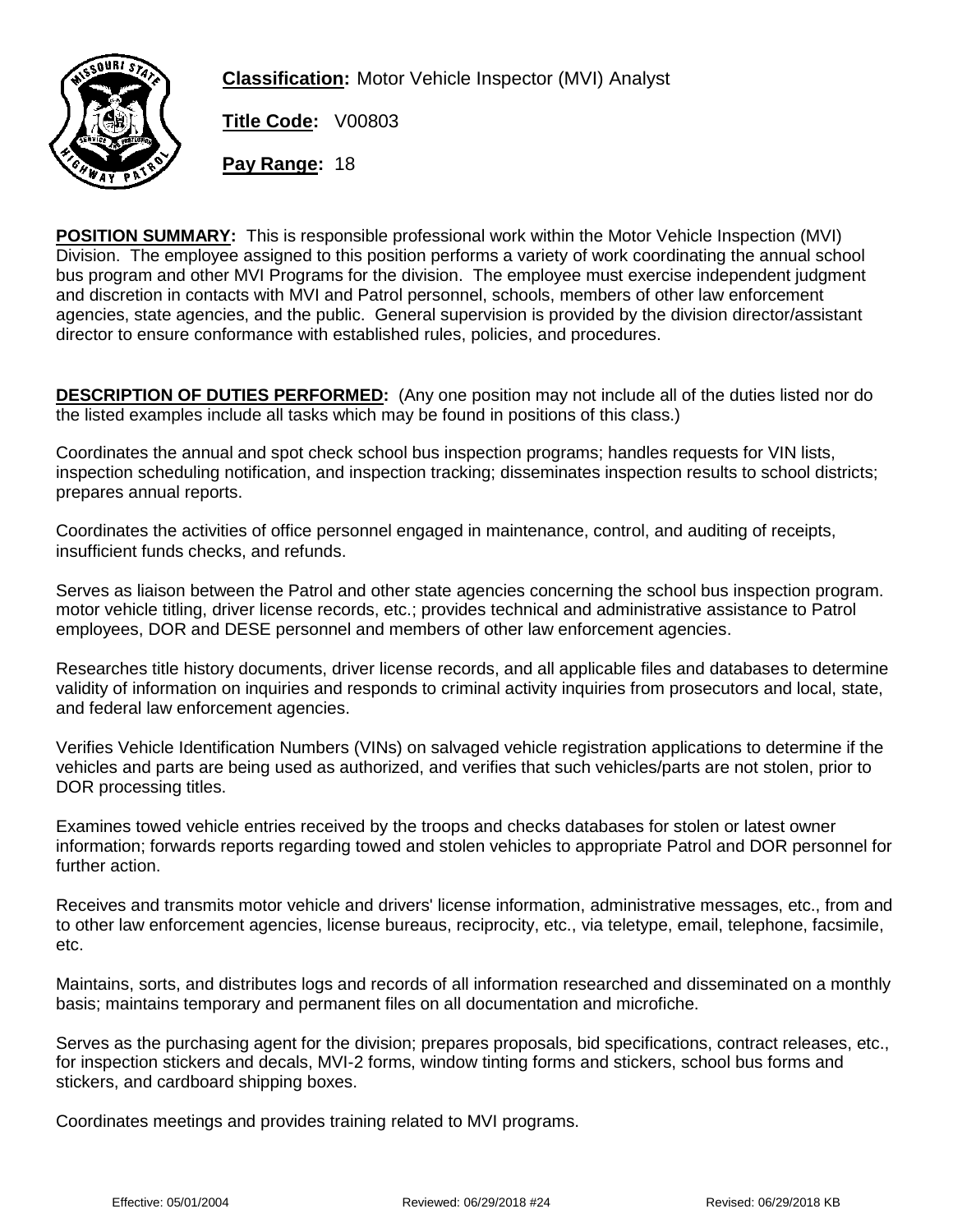## **Classification:** MVI Analyst **Page 2**

Assists in developing and maintaining the annual budget for the division and prepares justifications as needed; assists in the preparation of statistical reports; maintains a running balance of expenditures; verifies sticker sales and produces monthly reports.

Reviews, recommends changes, and rewrites division orders; prepares administrative rules for filing with the Joint Committee on Administrative Rules and the Office of the Secretary of State.

Compiles information from various data sources in an effort to keep the division informed of various trends and policy changes.

Represents the Patrol on committees, task forces, and at conferences related to MVI programs.

Operates standard office equipment (e.g., personal computer, laptop computer, adding machine, video camera, telephone, copier, shredder, typewriter, etc.).

Performs other related work as assigned.

**REQUIRED KNOWLEDGE, SKILLS, AND ABILITIES:** Knowledge of statistical and bookkeeping practices and their application to a variety of accounting transactions.

Knowledge of modern office practices, procedures, and equipment.

Knowledge of the DOR's Motor Vehicle and Drivers' License Bureaus policies and procedures regarding the dissemination of their records.

Knowledge of MULES, NCIC, and DOR computer and hard copy files.

Working knowledge of the Missouri Sunshine Law and Privacy Act.

Working knowledge of personal computers and software programs (e.g. Microsoft Word, Microsoft Excel, Lotus Notes, SAM II Financial).

Ability to make decisions in accordance with state and local inspection laws, rules and regulations.

Ability to research information from a variety of sources to develop effective documentation and prepare reports.

Ability to develop and deliver presentations before groups and represent the Patrol in a professional manner when attending conferences and meetings.

Ability to organize, prioritize, and plan work effectively.

Ability to work independently.

Ability to prepare and maintain accurate financial and statistical records and reports.

Ability to handle restricted and confidential information in a professional manner and maintain the information as such.

Ability to communicate in English clearly and concisely, both orally and in writing.

Ability to establish and maintain harmonious working relations with others.